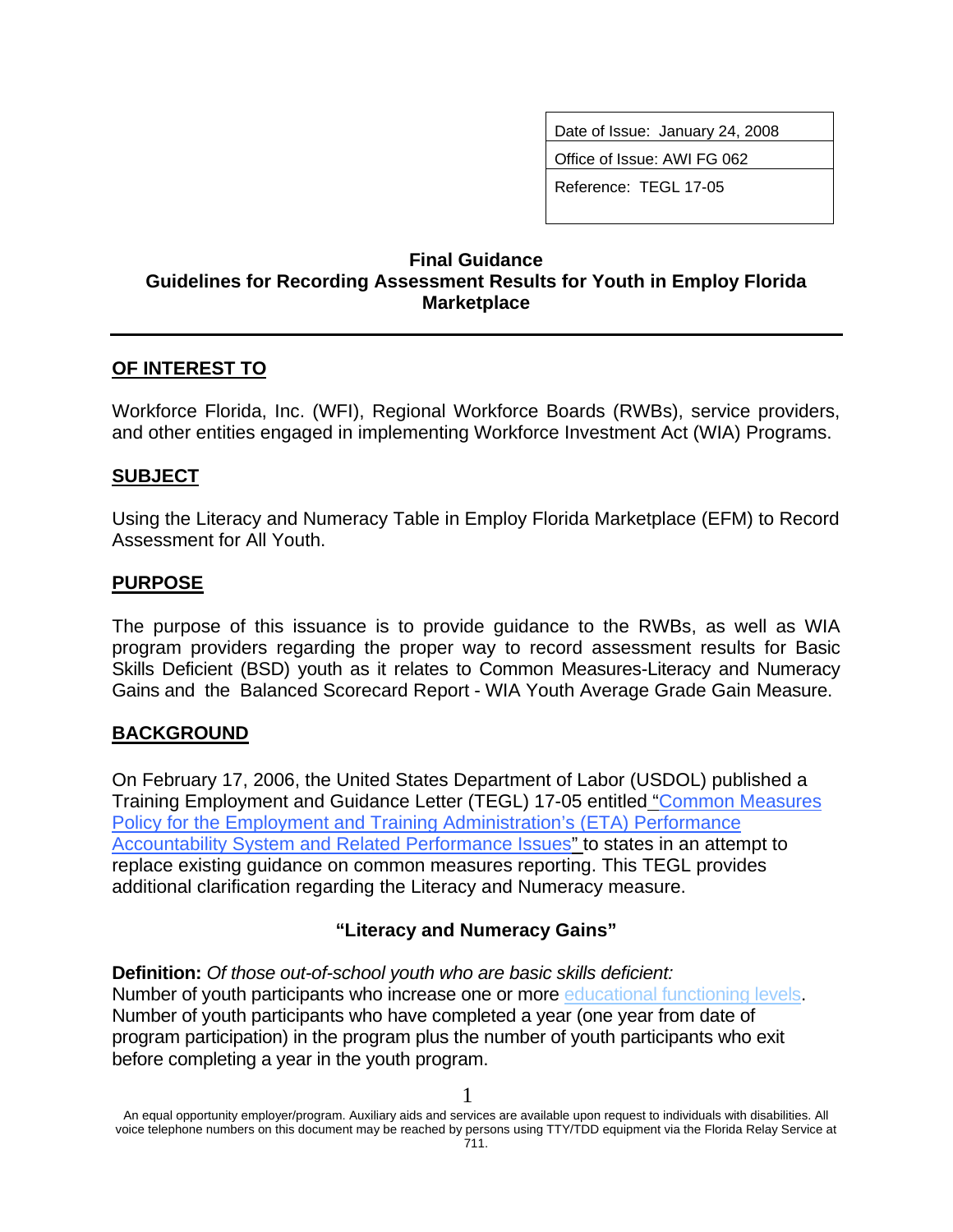The Youth Average Grade Level Gain was made mandatory July 2006 with the development of draft measures for the new Balanced Scorecard Report. A request was made by the balanced scorecard committee to create a measure that would identify youth grade gains for both in and out-of-school youth who are BSD.

### **"WIA Youth Average Grade Gain Measure"**

**Definition:** *Of those youth who are basic skills deficient at date of first youth program*  *service:* 

> Average annual grade level increase from the higher of the two: literacy or numeracy scores based on pre and post-tests.

### **PROGRAM GUIDANCE**

The Workforce Investment Act federal guidelines require all youth to be assessed for basic skills sufficiency. Effective August 1, 2007, all grade level assessment scores must be recorded in the Literacy and Numeracy Table on the Programs Tab in EFM. Currently, EFM has two places to record assessment results: a). Assessment Tab and b). Literacy and Numeracy Table on the Programs Tab. All non-grade level assessment results should be recorded using the Assessment Tab in EFM. Examples of such assessments are aptitude and interest inventories.

These instructions apply to all BSD youth and are intended to assist WIA providers with properly recording assessment results as they relate to Common Measures-Literacy and Numeracy Gains and the Balanced Scorecard Report - WIA Youth Average Grade Gain Measure.

### **General rules:**

- All youth must be assessed in basic reading and math.
- The instructions apply to in-school and out-of-school youth.
- Measures average increases in literacy and numeracy grade levels and gains in educational functioning score (raw score).
- Individuals who are not basic skills deficient based on pre-test results are excluded from measurement.

### **Participant's First Year**

• An initial test (pre-test) must be given within 30 days of the Date of First Youth Service.

An equal opportunity employer/program. Auxiliary aids and services are available upon request to individuals with disabilities. All voice telephone numbers on this document may be reached by persons using TTY/TDD equipment via the Florida Relay Service at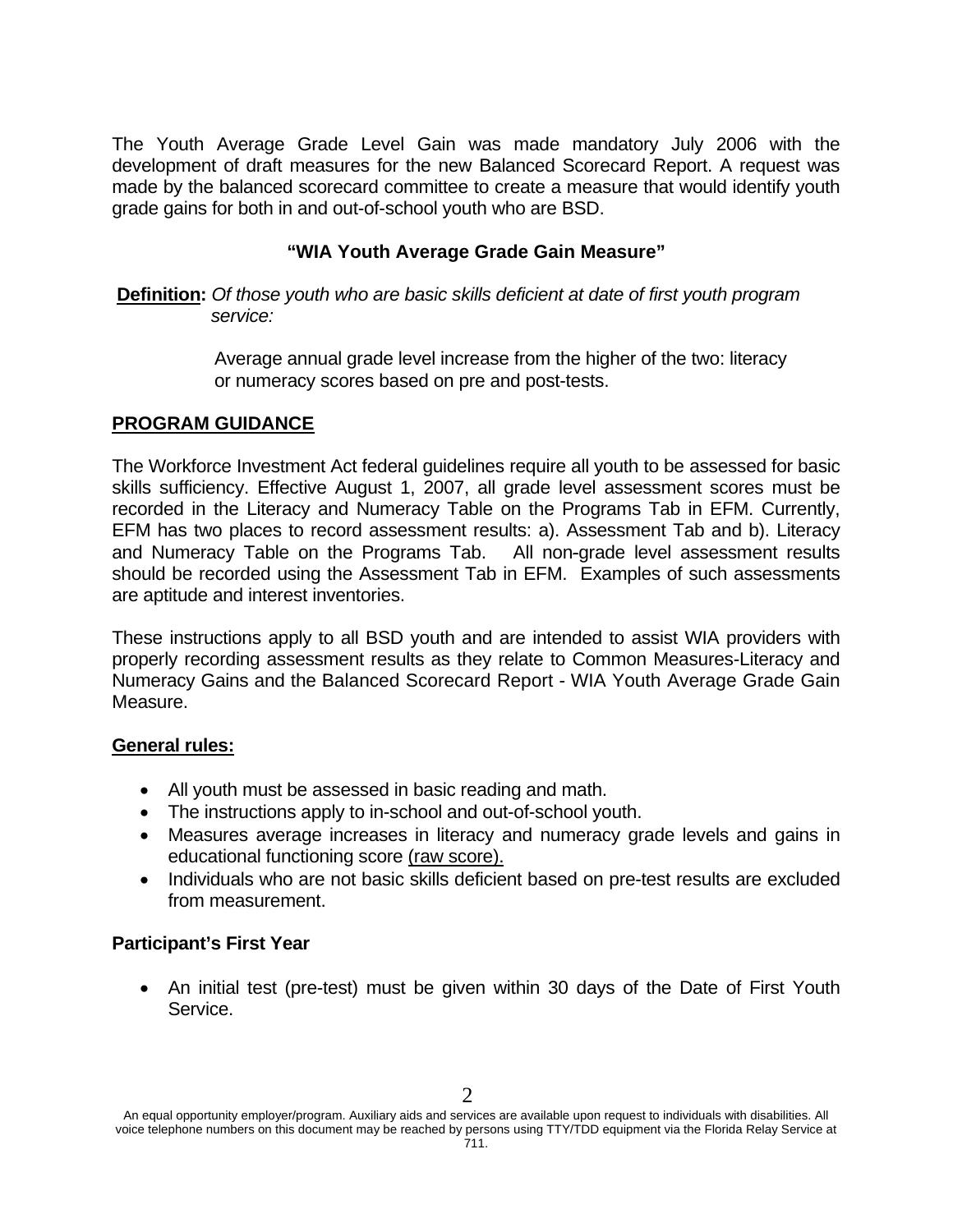- If a previous test was conducted (i.e., by a partner program) within six months prior to the Date of First Youth Service, then that test score can be used and recorded in EFM.
- The participant's grade level increase is included in the measure, even if they exit prior to the end of the first year.
- Exit can occur at any time, but post-test must be given prior to exit.
- The post-test can be at any time within the first year, but must be given prior to or on the anniversary date.
- The same standardized assessment tool (**currently TABE**) must be used at both the pre-test and post-test.
- Multiple progress post-tests can be given throughout the year; however, if no test is changed to a post test, then the latest test date, i.e., the test date entered on the anniversary or the closest date prior to the anniversary, will be the score reported regardless of whether or not it was a higher or lower score than any of the previous post assessments that were conducted during the year.
- A grade level increase could come from either a reading score or a math score, but need not be a gain from both in order to be reflected in this measure.
- Post-test must be within one year of participation, not one year from pre- test.

## **Participant's Second and Subsequent Years**

- Participants, who remain basic skills deficient after completing a full year in the program, must continue to receive basic skills remediation services.
- The participant's first year post-test now becomes the second year's pre-test and so on.
- New progress tests can be given at any time prior to or on the anniversary date.
- If the participant exits prior to the anniversary of the participation year (in year two and three), then the participant is *excluded* from the measure whether or not he/she completed the appropriate post-test.
- Those participants who exit with a global exclusion (death, health/medical, family care, institutionalized, Reservists called back to duty, and relocation to a mandated residential facility) are excluded from this performance measure.
- Participants who are no longer basic skills deficient based on post-test results are no longer included in this measure.

# **DATA ENTRY INSTRUCTIONS**

## **Recording Pre-Test Assessment Scores**

- Click on the **Create Literacy and Numeracy** link on the Programs tab
- General information is pre-populated based upon enrollment data select from the dropdown boxes if any field displays as "none selected" (e.g., customer group, LWIA, One-Stop Location)

An equal opportunity employer/program. Auxiliary aids and services are available upon request to individuals with disabilities. All voice telephone numbers on this document may be reached by persons using TTY/TDD equipment via the Florida Relay Service at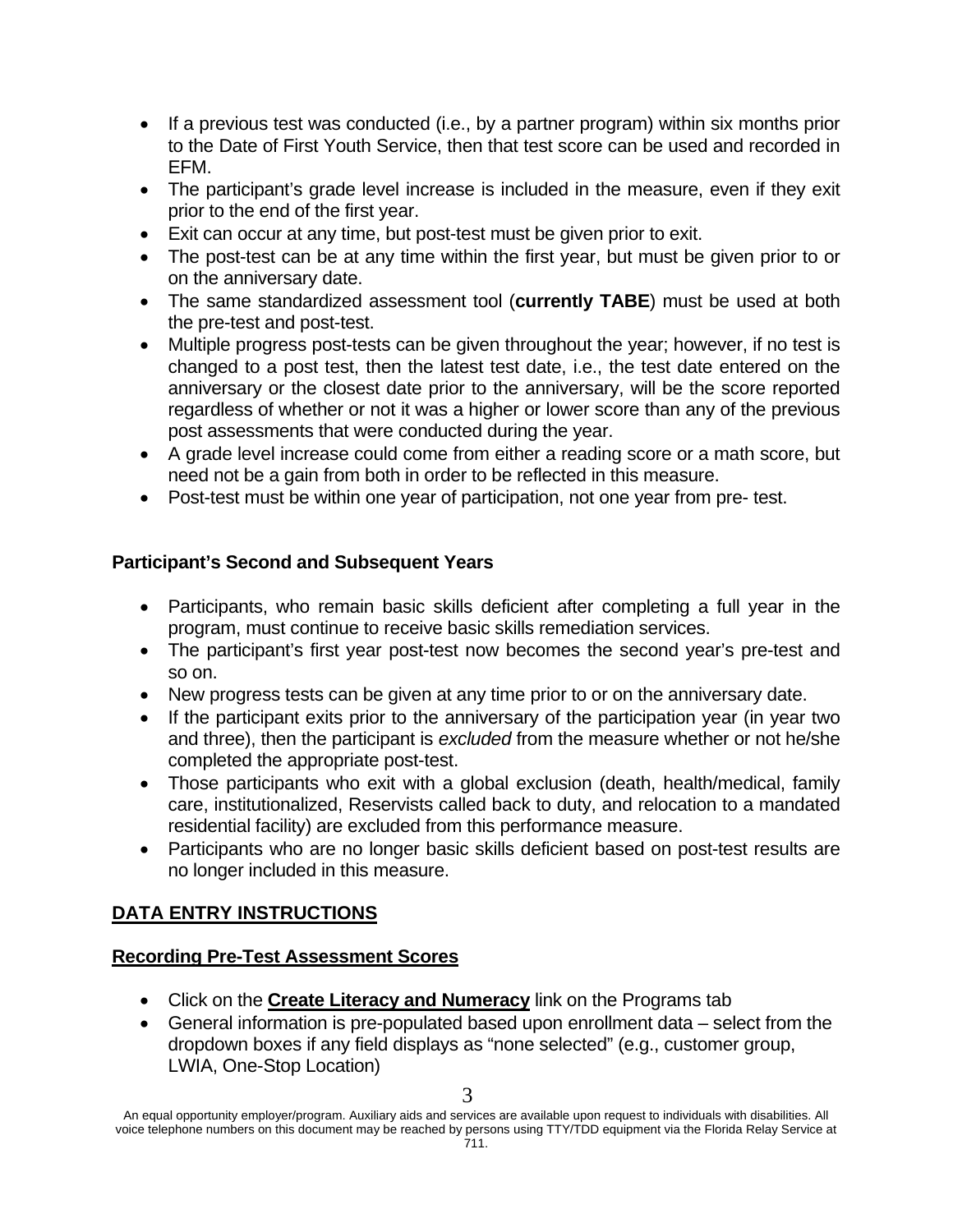- Assessment Type; Choose appropriate selection from dropdown box. The first time an assessment is entered, the system will set the test type to "pre-test", and this cannot be changed.
- Assessment Category: Choose appropriate selection from dropdown box
- Type of Assessment Test: Choose appropriate selection from dropdown box
- Assessment Type Other: Type in appropriate response if warranted
- Assessment Forms/Version Info: Type in appropriate response if warranted
- Functional Area: Choose appropriate selection from dropdown box. Only one test for each functional area may be entered.
- Other Functional Area: Type in appropriate response if warranted
- Date of Pre-Test: choose date using calendar icon or type in the date using mm/dd/yyyy format

## **Note: this is the test date field that will be used for the measure.**

- Pre-Test Grade Level: e.g.,  $7<sup>th</sup>$  grade (note EFM allows decimal points to be entered e.g., 7.9)
- Pre-Test Functional Score:

## **Note: that this is the raw score which USDOL is requesting e.g., 518 – 566 [\(see TEGL 17-05 attachment C\)](http://wdr.doleta.gov/directives/attach/TEGL17-05_AttachC.pdf).**

- Educational Functioning Level: Information will be system set based on previously entered data and business rules. Staff cannot override this value.
- Score represents Basic Skills Deficient: Yes or No will be system set based on previously entered data and business rules. Staff cannot override this value.

# **Recording Multiple Progress Assessments**

- Click on the selected **Functional Area-Assessment Category** within the Literacy and Numeracy Record Table
- Go to the **Progress Assessment** section at the bottom of the page
- Click on **Create Progress Assessment Record Link**
- Select One-Stop location from the dropdown box (most of the information in this section has been pre-filled)
- Scroll down to the Progress Assessment area, select **Progress Test** from the Test Type dropdown box
- Enter **Assessment Form/Version** information
- Enter the **Progress-Test** Grade Level
- Enter the **Progress Test Functional Score** (3-digit raw score)
- The **Educational Functioning Level** information will be system set based on previously entered data and business rules. Staff cannot override this value.
- Enter **Date Assessed** using the calendar icon or type in the date using mm/dd/yyyy format.
- **Participant Remains Basic Skills Deficient:** Yes or No will populate based on Test Functional Score

An equal opportunity employer/program. Auxiliary aids and services are available upon request to individuals with disabilities. All voice telephone numbers on this document may be reached by persons using TTY/TDD equipment via the Florida Relay Service at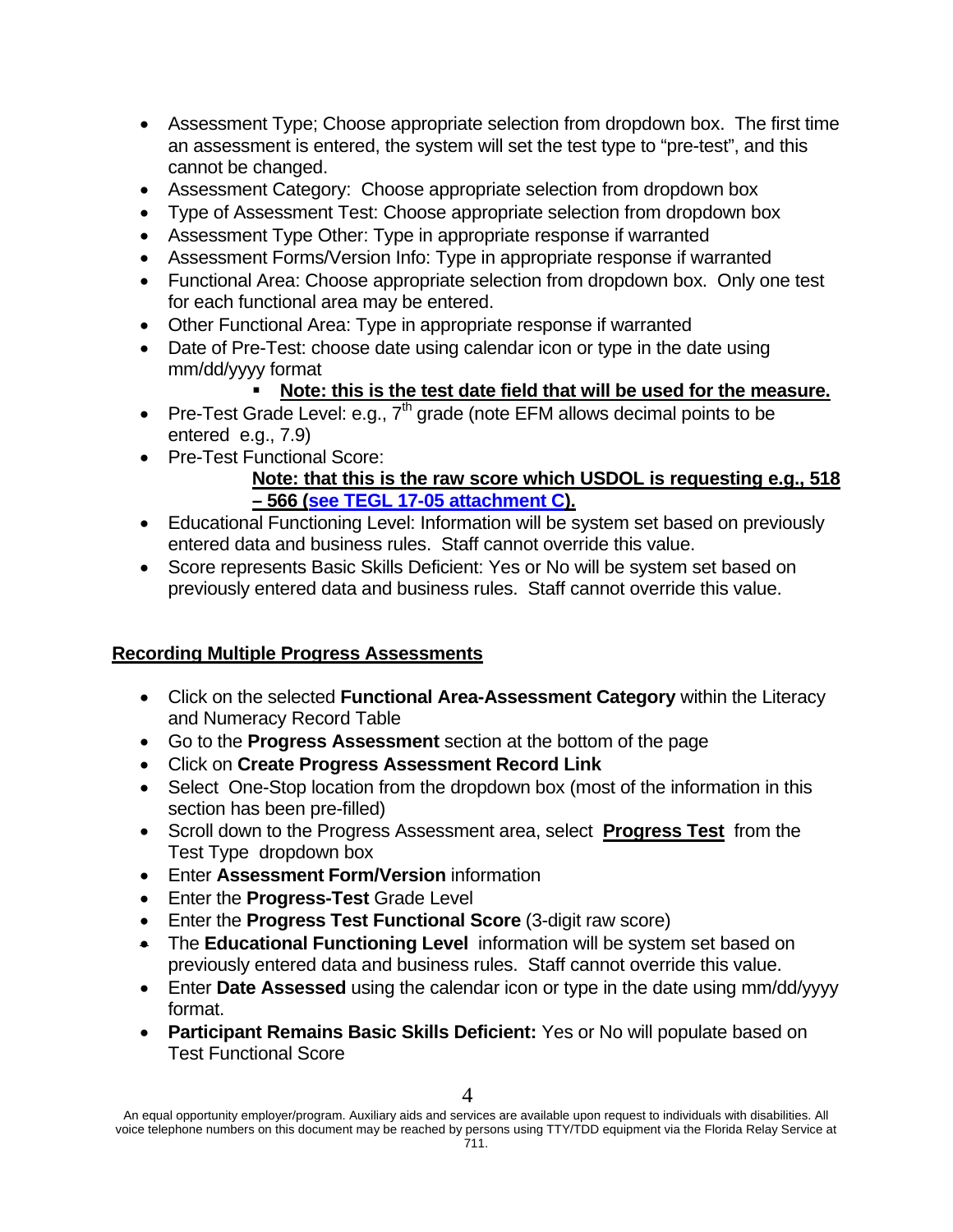Click on **Save** to secure edits and update file

### **Recording Post-Assessment**

- Click on the selected **Functional Area-Assessment Category** within the Literacy and Numeracy Record Table
- Go to the **Progress Assessment** section at the bottom of the page
- Click on **Create Progress Assessment Record** Link
- Select One-Stop location from the dropdown box (most of the information in this section has been pre-filled)
- Scroll down to the Progress Assessment area, select **Post-Test** from the Test Type dropdown box
- Enter **Assessment Form/Version** information
- Enter **Progress Test** Grade Level
- Enter **Progress Test Functional Score** (three-digit raw score)
- The **Educational Functioning Level** information will be system set based on previously entered data and business rules. Staff cannot override this value.
- Enter **Date Assessed** using calendar icon
- **Participant Remains Basics Skills Deficient**: Yes or No will populate based on Test Functional Score after section is saved
- Click on **Save** to secure edits and update file

**NOTE:** Prior to the one-year anniversary, staff may edit any progress test to a post test based upon the best score.If a progress test is entered and not changed to a post test, no post test will be recorded for the youth.

### **Testing Youth with Disabilities**

• Per WIA Regulations [29 CFR 37.4,](http://a257.g.akamaitech.net/7/257/2422/12feb20041500/edocket.access.gpo.gov/cfr_2004/julqtr/29cfr37.4.htm) when administering assessment tools, individuals with disabilities are to be provided with reasonable accommodations:

> "modifications or adjustments," made on a case-by-case basis, "that enable a qualified individual with a disability…to receive aid, benefits, services, or training equal to that provided to qualified individuals without disabilities."

- Reasonable Accommodations are to be provided in accordance with:
	- - [Section 188 of the WIA](http://www.dol.gov/oasam/programs/crc/section188.htm);
	- Guidelines associated with the assessment test; and
	- State laws and local policy.

5